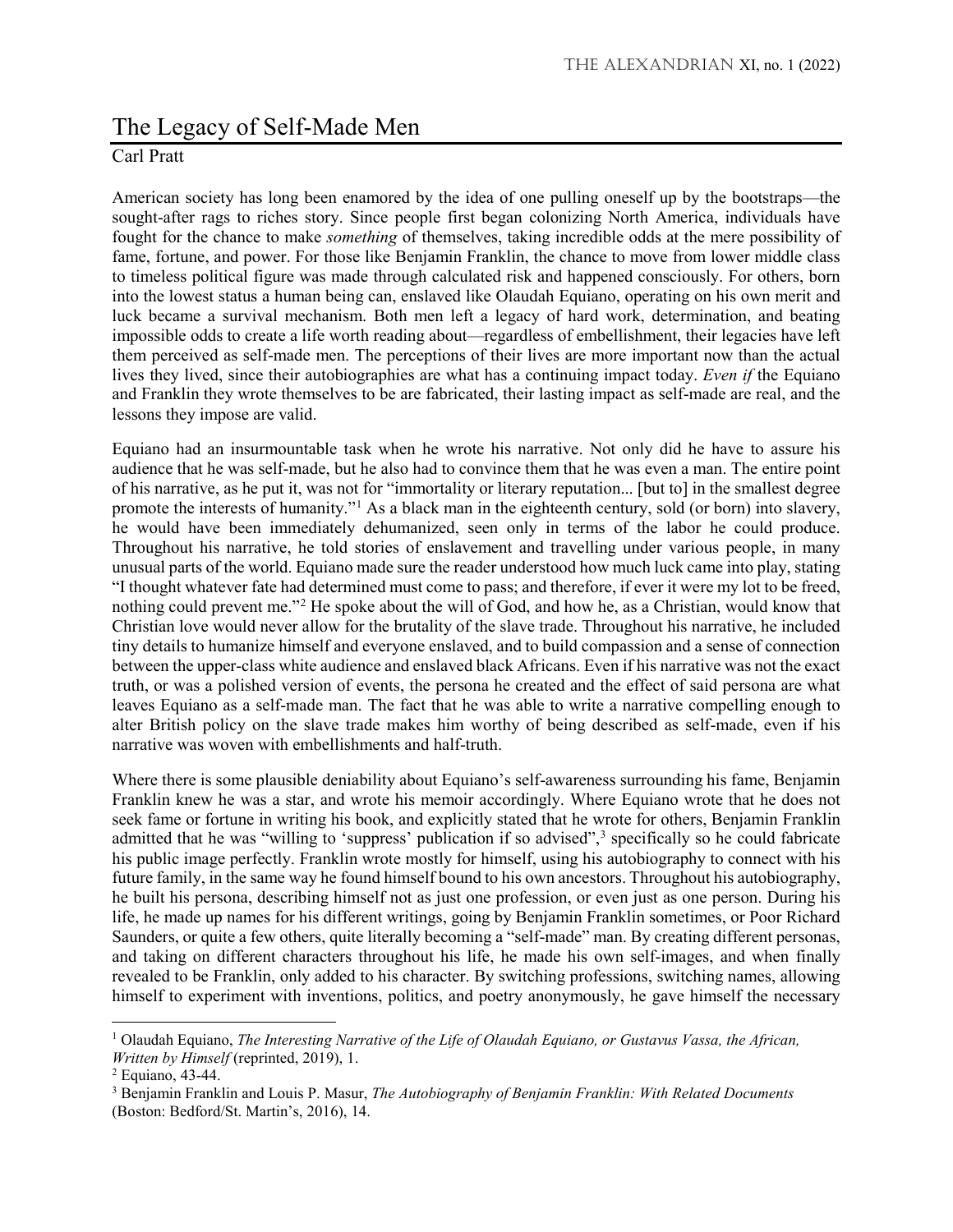space to create without fear of judgement and to accept what went well without the public scrutiny for what failed.

Franklin described the many travels, political battles, writings, and struggles he faced as he navigated through his life. However, the entire memoir is clouded with an air of self-approval, and smugness absent from Equiano's work. Where Equiano accepted that God's will, and luck, played a key role in building him as a self-made man, Franklin took most of the credit. For example, when describing how he skipped multiple grades in school, he did not say that perhaps he was born with a gift, or that he had been lucky to have had a family that emphasized education—no, Franklin did not allow for fate to decide anything—everything he created was a product of his own ingenuity and genius, and his autobiography was his way of showing it to future audiences.[4](#page-1-0) This falls into the American myth of relying on oneself alone, with no outside help or support. Franklin did exactly that, and through his many stories, highlighted that. Because of how wellmanicured the public's knowledge of Franklin was, and continues to be, it does not matter if he was "really" a self-made man. He is perceived, in a similar fashion to Equiano, to be a self-made man, so the character that is Benjamin Franklin simply is one.

Though Franklin leaned more heavily into vanity than Equiano, both recognized their vanity to a certain degree. Franklin went through periods of self-assured arrogance that ended with his own description as to why vanity was a fatal flaw, and why humility was the most important trait in a person, going as far as to shame his wife for buying silver. Equiano, pandering to the upper-class whites of Britain, could not afford to come across as disrespectful or disdainful, and was careful to appear almost pleading, begging his audience to relate to and have compassion for his humanity. Both works are extremely calculated, tailored to who they anticipate will be reading them. For Franklin, he himself wanted to read his life's events, and to connect with his future kin, so he wrote as if talking to a friend. Equiano knew his audience too and adjusted his writing style accordingly. By reading both narratives, one has a better understanding of two vastly different aspects of the eighteenth century and can better grasp the age-old idea of what it means to be self-made.

There are, however, many differences between the two. Equiano wrote to solve a specific problem: slavery. Franklin seemed to write for his own entertainment. He threw in a few lines here and there about wanting the memoir to help future generations, and while that may be true, having been regarded "as well known as the moon"[5](#page-1-1) likely contributed to an inflated ego. The audience for each narrative was extremely different. Where Franklin tailored his autobiography to "fix" past mistakes and examine what he would have done differently (which was not much, according to him!), Equiano actively anticipated and prepared for public scrutiny and backlash. Because of this, the style and tone of each is vastly different, catering to the needs of the anticipated audience. When it comes down to it, Equiano wrote to humanize a brutalized group of people, and Franklin wrote because he felt important, and wanted to spread the message that any lowly person could become an important cultural and political figurehead, even without a revolution or general upheaval of the time. Where Equiano wrote to correct the wrongs he had seen throughout his life, Franklin wrote to cement himself as the cultural icon he is today through spreading messages about frugality, hard work, and self-reliance.

Neither of the narratives were the complete and accurate truth, and that is permissible. Their embellishments add to the characters they were manicuring, which is more important than the truth. Their public image as self-made was more important than exposing the half-truths and exaggerations propping said image up. It matters not whether they were *actually* self-made, but what people perceived them to be, and the ramifications of how the public perceived them. They were able to procure an image of self-sufficiency and were able to use that for their own means, whether it meant Equiano helping end the slave trade in Britain, or Franklin's shiploads of silk and china. The public did, and continues, to look at these men as all-American

l

<span id="page-1-0"></span><sup>4</sup> Franklin, 42.

<span id="page-1-1"></span><sup>5</sup> Franklin, 11.